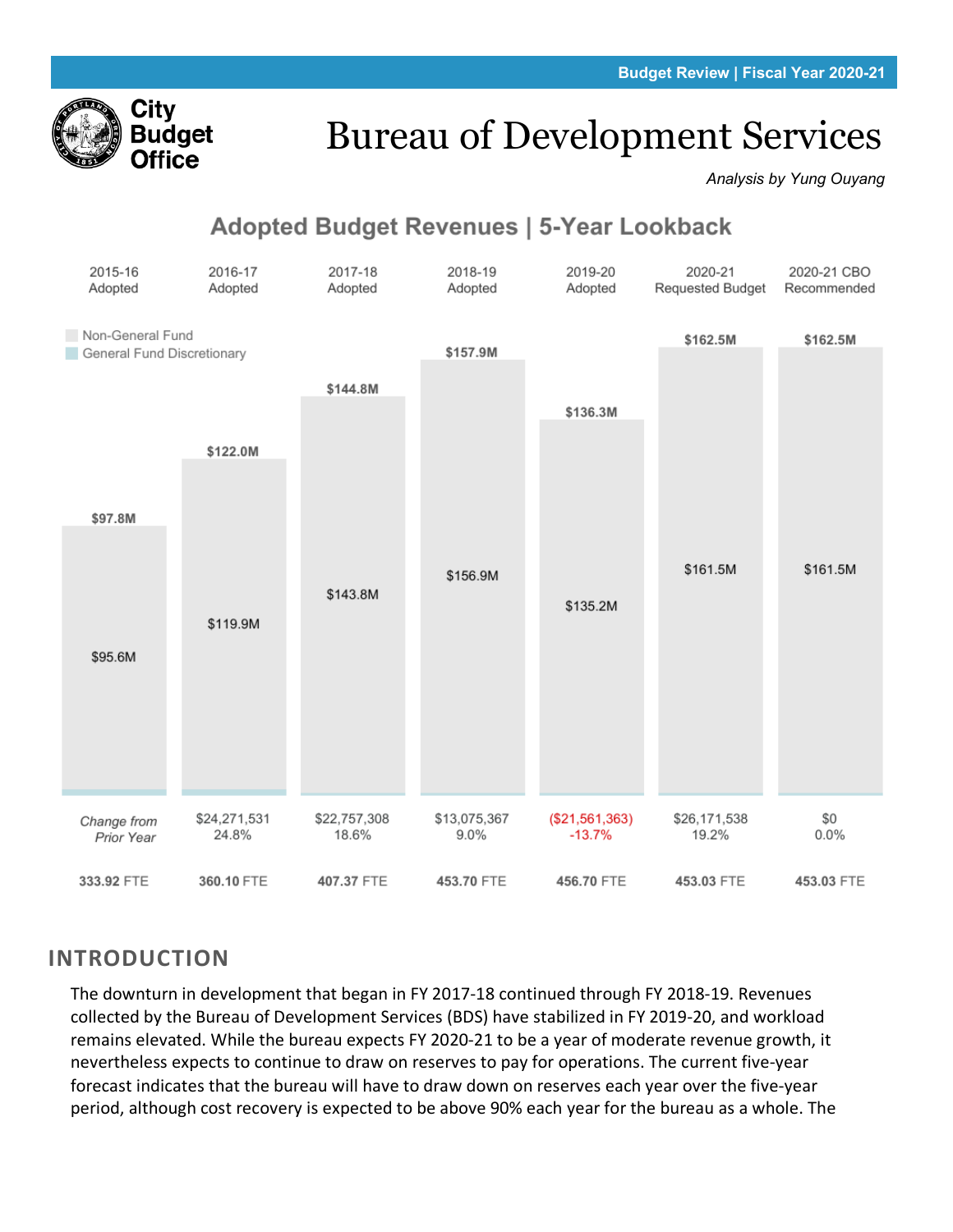bureau's hiring freeze remains in place, but with an exception process in place for specific circumstances where there is proven workload need.

BDS is not requesting to add new positions in the FY 2020-21 Requested Budget and has no decision packages to review. However, the internal costs associated with facility space rental will increase by \$3.2 million due to the City's implementation of a blended rate model, and the bureau states that as one of the reasons for having to increase fees. Most programs are increasing their fees by 5%, and three programs are raising fees by much greater levels. Only one program, Zoning Enforcement, does not plan to increase fees in FY 2020-21. This review summarizes key issues related to the bureaus' five-year financial plan, reserve balances, fee increases, and performance metrics; and discusses notable operating shortfalls in the Neighborhood Inspections program.

# **BASE BUDGET KEY ISSUES**

## **Development Downturn and the Five-Year Financial Plan**

After several years of record high levels of construction in Portland, BDS began noting declines in land use review applications and revenues in early FY 2017-18, and the bureau responded by significantly drawing on the Land Use Services (LUS) program's reserves. Internal actions to mitigate costs include the bureau instituting a hiring freeze in LUS. In the following months, permit applications and revenues in other programs began to gradually decline, and the hiring freeze was expanded to the rest of the bureau by November 2018. Hiring at BDS is currently paused with an exception process in place for specific circumstances where there is a workload need. The bureau also instituted other cost cutting measures such as reducing spending on overtime and the elimination of training and out-of-town travel expenses.

Much of the financial declines are the result of fewer large commercial projects, which generate a significant portion of BDS revenues. Programmatic revenues in Licenses & Permits and Charges for Services decreased by 10.3% from FY 2017-18 to FY 2018-19. Thus, revenues fell more precipitously than the workload that responds to customers' or community members' requests for service. As was the case in FY 2008-09, and is the case currently, the number of larger commercial projects declined substantially and set forth a multi-year financial challenge within BDS. At present BDS is experiencing a decline in multifamily permit applications when compared to the previous years. Large multifamily developments have constituted most of the large project activity at the bureau during the economic recovery, but this market has recently slowed. Due to valuation being the basis for major fee calculation methodology, the loss of those large, high value projects dramatically impacted the bureau's fee revenue. However, while revenues declined, workload did not decline substantially as a greater number of lesser value permits continued to be processed.

Economic projections have the US economy continuing to grow during 2020, but at a more subdued pace. In the coming five years, BDS expects a handful of extremely large projects to generate a substantial amount of fee revenue. However, there are still risks to the economy that introduce considerable uncertainty to projections. It is possible that BDS will experience revenue volatility amid an aggregate economic expansion. Large project activity contributes to this volatility, as the timing and size of such projects are difficult to predict. In addition, the construction industry does not necessarily expand and contract in conjunction with the aggregate economy.

Except for Land Use Services Case Review, BDS forecasts modest growth rates in revenues for its programs in FY 2020-21. This contrasts with its forecast for FY 2020-21 that was submitted in its FY 2019- 20 Requested Budget, which showed minor decreases in most programs. On the other hand, the new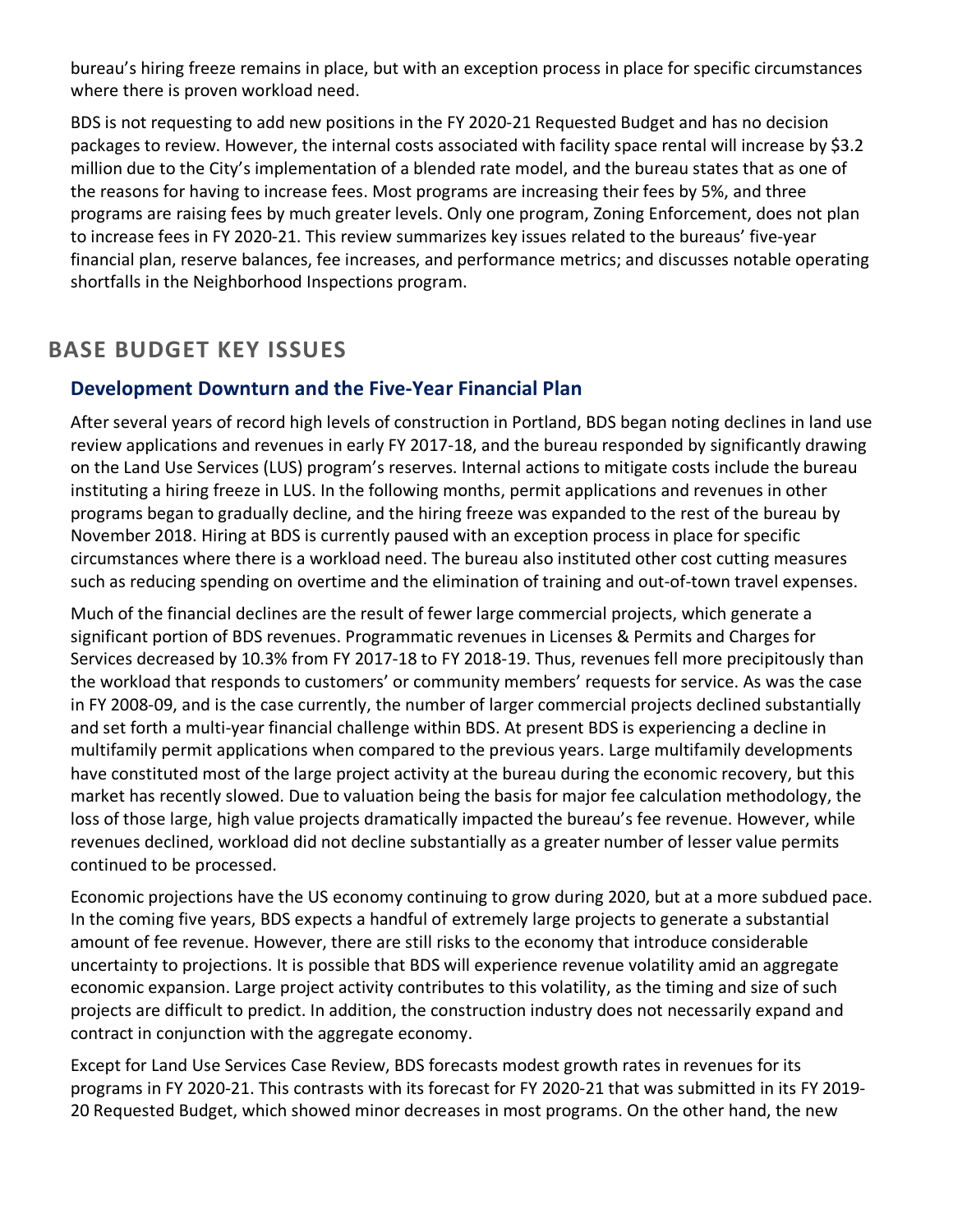forecast for FY 2021-22 shows substantial reductions in growth rates compared to the one submitted last year. It should be noted that these projections for programmatic revenue growth rates are prior to fee changes.



The current five-year plan assumes minimal increases for revenues in most programs in FY 2020-21, with the exception of Land Use Services Case Reviews, whose revenues are projected to decline by 1.9%. As these land use reviews usually lead the development cycle, BDS projects sharper revenue declines starting in FY 2021-22, the second year of the plan. This is in stark contrast to what was projected for the same year in the bureau's previous iteration of its five-year forecast submitted for the FY 2019-20 budget development process, which showed strong growth rates in most programs' revenues in FY 2021-22.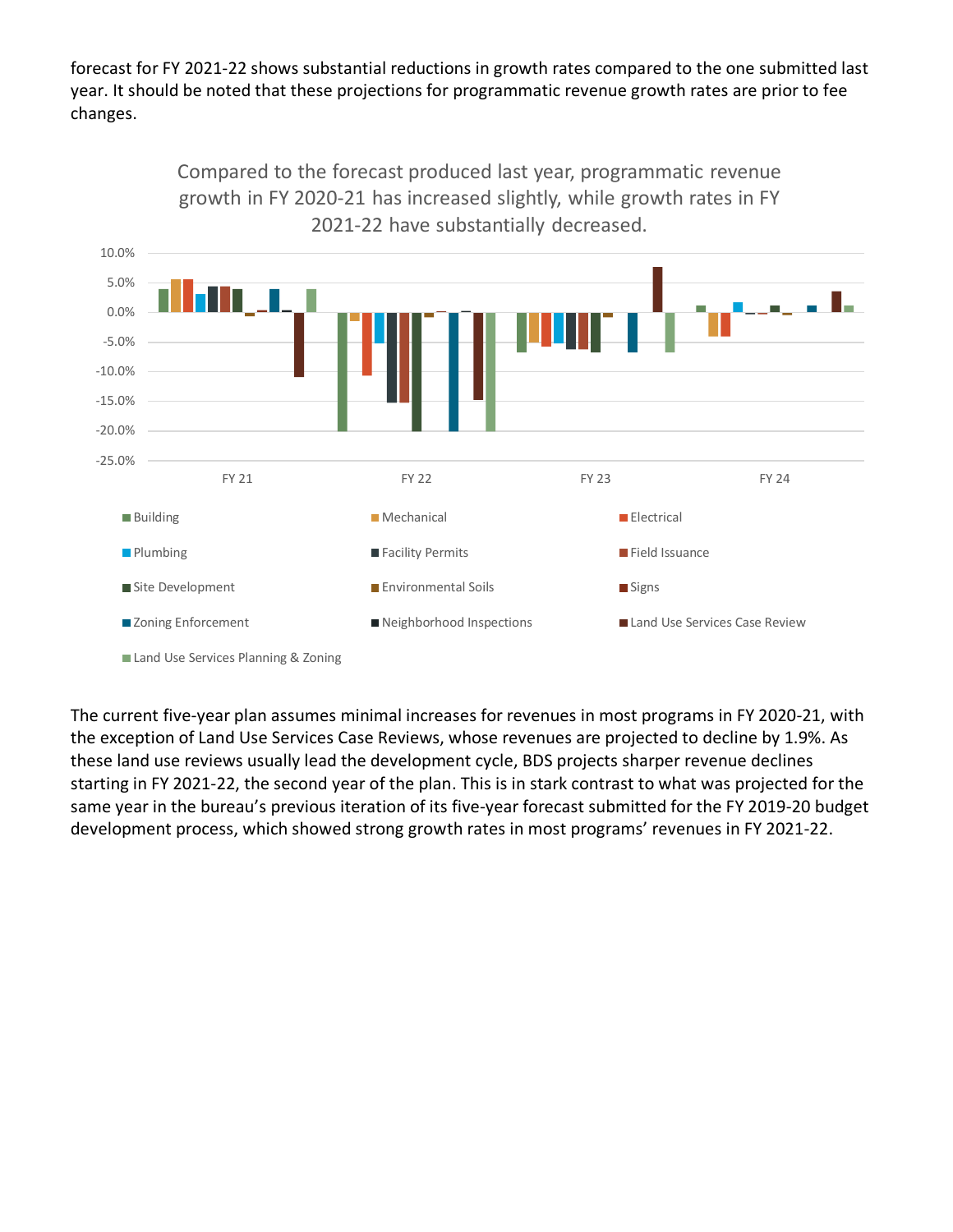BDS notes that its forecasted fee revenues reflect the increase permit charges for most of its programs in FY 2020-21 (as opposed to the forecasted growth rates, which do not include fee changes). For the programs with fee changes, these increases are 5%, with the exception of the Signs program and the relatively new Field Issuance Remodel program<sup>[1](#page-3-0)</sup>, whose rates are projected to be raised by 15%, and the Environmental Soils program, whose rates are projected to be

Cost recovery in FY 2020-21 varies by program and ranges from a low of 82% to a high of 116%.



raised by 10%. Fees are not raised for a program that has healthy reserves - Zoning Enforcement. Except for the Facilities Permits and the Zoning Enforcement programs, despite the increase in fees, no other program is expected to achieve cost recovery in FY 2020-21, and as such, will draw on reserves. Cost recovery next year for these programs that are projected to operate at a deficit range from a low of 82% (Site Development and Neighborhood Inspections) to 98% (Field Issuance).

While the bureau's reserves are intended to maintain staffing levels through a downturn (see section on Program Reserves Review below), BDS nevertheless projects to fill only half of the bureau's current vacancies during the five-year forecast period in order to maintain fiscal stability, thus leaving 40.5 FTE vacancies remaining at the end of the five year period.

### **Additional Costs that Affect Fee Increases - City's New Blended Rental Rate**

Many bureaus across the City are facing increased cost pressures from the implementation of the blended rate with OMF-Facilities Services, wage increases implemented by OMF-Human Resources for pay equity, and increased exposure for non-represented merit increases over the last year for staff that were formerly at the top-of-range before the class/compensation bands were widened. High level estimates suggest potential impact to BDS as follows:

- \$3.2 million increase in IAs with OMF (rent, etc.) for the blended rate program;
- About \$300,000 in pay equity increases;
- About \$100,000 in increased cost exposure for merit pay for non-represented employees that are no longer at top of range due to implementation of the new classification and compensation structure.

BDS has been able absorb the personnel cost increases, including pay equity and merit cost increases within the current fee structures; however, as noted above, most programs are currently operating below cost recovery in FY 2019-20.

The bureau's budget for internal materials & services (IMS) is increasing by \$5.8 million from the FY 2019- 20 Revised Budget, or 53%. The increase to BDS's IA with OMF-Facilities in FY 2020-21 is approximately

<span id="page-3-0"></span><sup>&</sup>lt;sup>1</sup> BDS enforces the City's sign requirements, including electrical signs, A-board, and non-illuminated signs with a licensing program. The Field Issuance Remodel program is designed to serve specific types of residential remodel projects, and enrolled contractors pay an hourly rate for plan review and inspection services.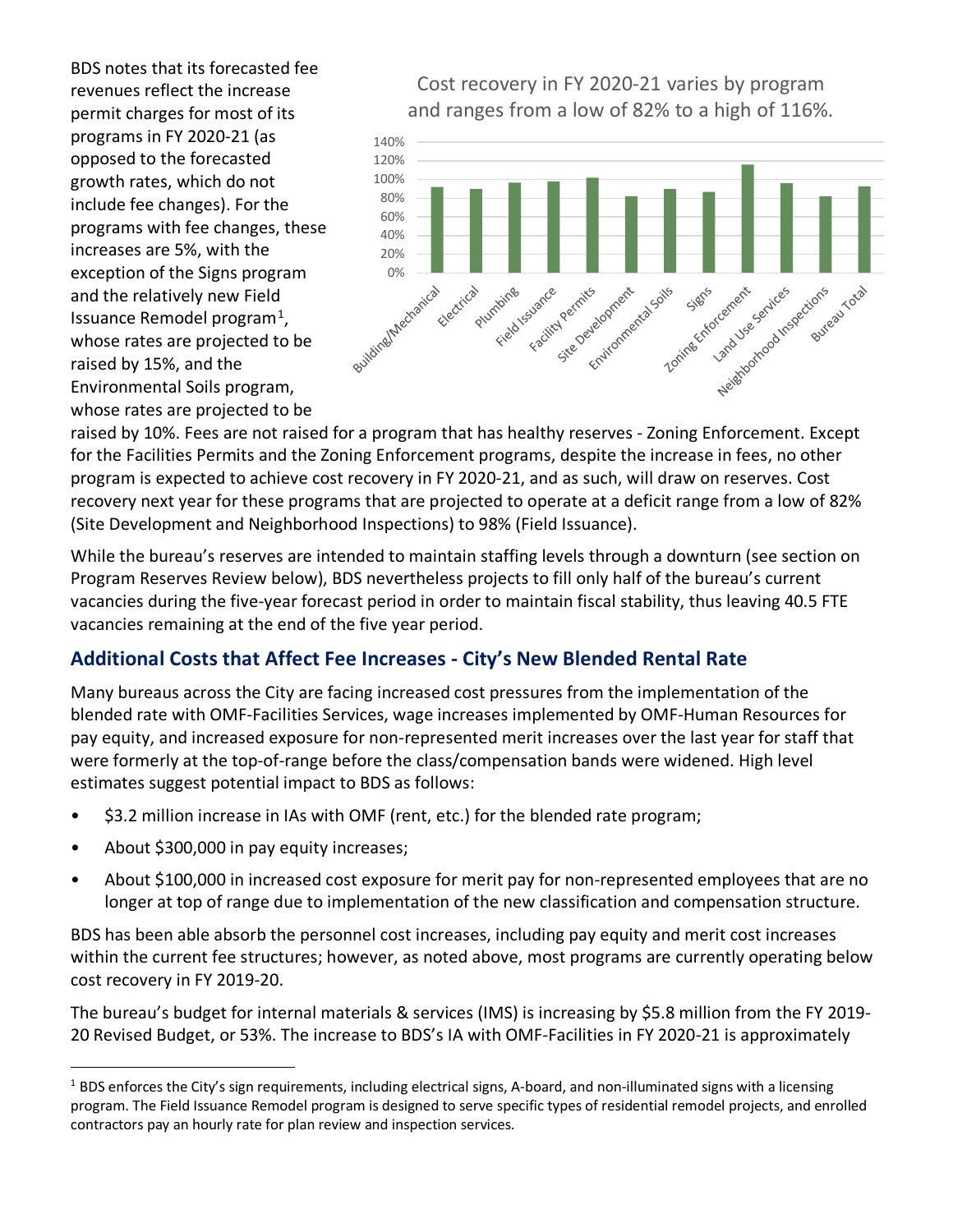\$4.6 million, which includes the \$3.2 million in increased rental expenditures due to blended rates, plus a shift in the way the Jacobs Center lease and sublease are budgeted from external materials & services to internal materials & services, \$175,000 for increased security services, and an additional \$200,000 in maintenance. The other notable portion of the increase in the bureau's budget for IMS is an increase in Bureau of Technology Services (BTS) expenditures allocated to BDS due to the AMANDA Sustainment Plan<sup>[2](#page-4-0)</sup> and increases to BTS service charges. The overall increase in budgeted BTS interagency expense is over \$1 million.

With regards to the blended rate set to be implemented in FY 2020-21, the City will be changing the way in which it allocates facilities rental rates to bureaus in the downtown area. The goal of establishing an equalized, or blended, rate was to provide greater cost certainty to bureaus, especially in light of the high costs associated with the renovation of the Portland Building. Currently BDS is directly allocated rent for the 1900 Building and leases space in the Jacobs Center. Starting in FY 2020-21, rates will be pooled and blended across multiple downtown buildings, including the leased spaces in the Jacobs Center, resulting in additional expense of \$3.2 million with no associated increase in service levels for BDS.

Concerning personnel costs, the hiring freeze at BDS is ongoing and there is currently no scheduled end date; however, the bureau has had an exception process in place in order to allow the bureau to fill positions where demand for services justifies hiring additional personnel. BDS will fill positions as necessary to meet demand for service. The number of positions held vacant will depend on future demand for services, employee turnover and retirements, as well as the availability of qualified candidates in the recruitment and hiring process. The bureau's Five-Year Financial Plan assumes that half of all bureau vacancies will be filled over the forecast period. BDS states that vacant positions are budgeted in order to provide for a quick response associated with increased demand for services by filling positions to meet workload. The bureau currently has 79 out of 453 FTEs that are vacant.

Both rising personnel costs and increases in OMF IA expenditures are included in the BDS Requested Budget and 5-Year Financial Plan. As fees make up over 98% of bureau revenues, BDS states that it must set fees and charges for service at levels which cover the costs of providing those services, and so the primary impact of rising costs is increases to fees. BDS raised fees to most programs in FY 2019-20 and is proposing an additional 5% increases to most programs' fees in FY 2020-21. The bureau states that it strives to keep fee increases as low and gradual as possible in order to minimize the impact to customers and the development industry. The \$3.2 million annual impact of the blended rates is about 4% of the bureau's projected expenditures in FY 2020-21; without this impact, BDS has indicated that it would not need to propose fee increases in most programs in FY 2020-21.

#### **Program Reserves Review**

Since the Great Recession, BDS has gradually raised its reserve goals so that most programs now have reserves goals equal to 50% of annual costs or funding for six months of operations. Beginning in FY 2020- 21, two more programs (Signs and Environmental Soils) will have their reserve goals increased up to 75% of annual costs or funding for nine months of operations. This will bring the number of programs with 75% of annual costs as their reserve goals to four out of eleven, with the other seven programs continuing to have 50% as their goal. BDS states that due to the relatively small size of these two programs, fluctuations in demand and the costs of providing services can have a large impact on reserve levels. Hence, the programs will have greater financial stability and will be better able to endure a downturn if they maintain a higher level of reserves.

<span id="page-4-0"></span> $<sup>2</sup>$  AMANDA is the replacement for TRACS, the City's permitting software, and is a component of the Portland Online Permitting</sup> System (POPS).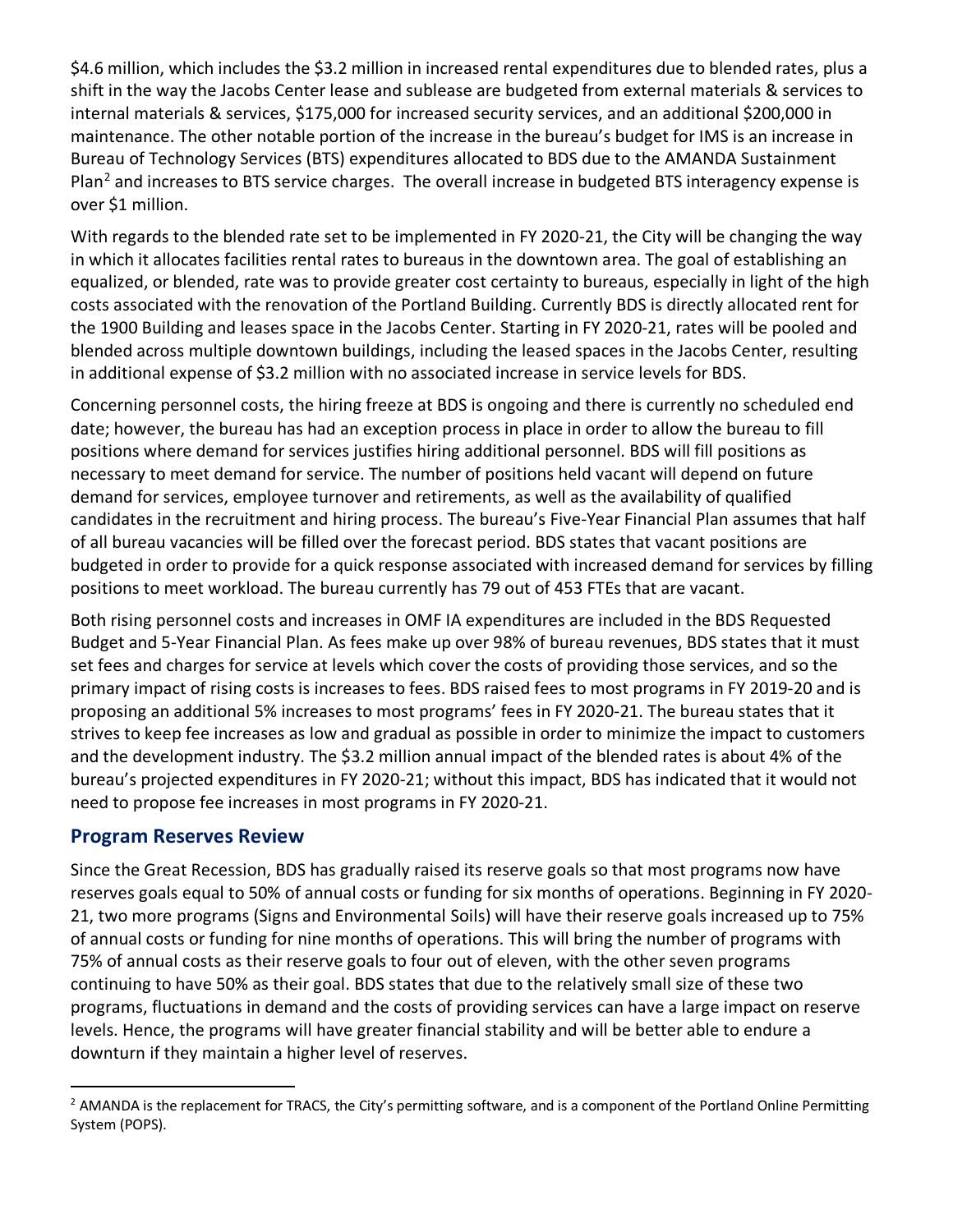The bureau states that the goal of the reserve is to allow the bureau time to recognize and respond to unanticipated declines in revenues and to maintain the staffing needed to carry out its obligation to provide services on permits for which BDS has already been paid but the bureau has not yet completed. However, BDS emphasizes that the reserves are not intended to maintain existing budget levels despite reduced construction activity. Moreover, the reserves should not insulate the programs from making budget adjustments in response to lower revenues and lower workloads over the long-term. BDS has researched other funds and concluded that the six-month reserve level is consistent with several of the State of Oregon's funds. While research conducted on comparable cities during FY 2004-05 yielded inconsistent results, CBO recommends that BDS again study the reserve goals of these jurisdictions' development services programs once the current downturn subsides.

The table below lists, by program, the FY 2020-21 year-end reserves, inclusive of fee increases, compared to goals for them (either 50% or 75% of total annual costs):

| Program                     | FY 2020-21 year-end<br>reserves as<br>estimated % of total<br>annual costs | Goal attained in<br>FY 2020-21? | Goal attained by end<br>of 5-Year Forecast? |  |
|-----------------------------|----------------------------------------------------------------------------|---------------------------------|---------------------------------------------|--|
| Building/Mechanical         | 108%                                                                       | <b>Yes</b>                      | <b>Yes</b>                                  |  |
| Electrical                  | 97%                                                                        | <b>Yes</b>                      | <b>Yes</b>                                  |  |
| Plumbing                    | 134%                                                                       | <b>Yes</b>                      | <b>Yes</b>                                  |  |
| Field Issuance              | $-40%$                                                                     | <b>No</b>                       | <b>No</b>                                   |  |
| <b>Facility Permits</b>     | 135%                                                                       | <b>Yes</b>                      | <b>Yes</b>                                  |  |
| Site Development            | 111%                                                                       | <b>Yes</b>                      | <b>Yes</b>                                  |  |
| <b>Environmental Soils</b>  | $-22%$                                                                     | <b>No</b>                       | <b>No</b>                                   |  |
| Signs                       | $-47%$                                                                     | <b>No</b>                       | <b>No</b>                                   |  |
| Zoning Enforcement          | 252%                                                                       | <b>Yes</b>                      | <b>Yes</b>                                  |  |
| <b>Land Use Services</b>    | 39%                                                                        | <b>No</b>                       | <b>No</b>                                   |  |
| Neighborhood<br>Inspections | 9%                                                                         | <b>No</b>                       | <b>No</b>                                   |  |
| <b>Bureau Total</b>         | 90%                                                                        | <b>Yes</b>                      | <b>Yes</b>                                  |  |

The table shows a mixed picture for BDS's program reserves. Out of the bureau's 11 programs, seven are expected to meet their reserve goals by the end of next year. Four programs – Environmental Soils, Signs, Land Use Services, and Neighborhood Inspections - will continue to face challenges meeting their reserve goals as in prior years, while the Field Issuance Remodel program is relatively new. When compared to the five-year forecast completed in FY 2018-19, the situation is more positive, reflecting the bureau's forecasted revenue increases. The forecast completed for the FY 2019-20 budget development process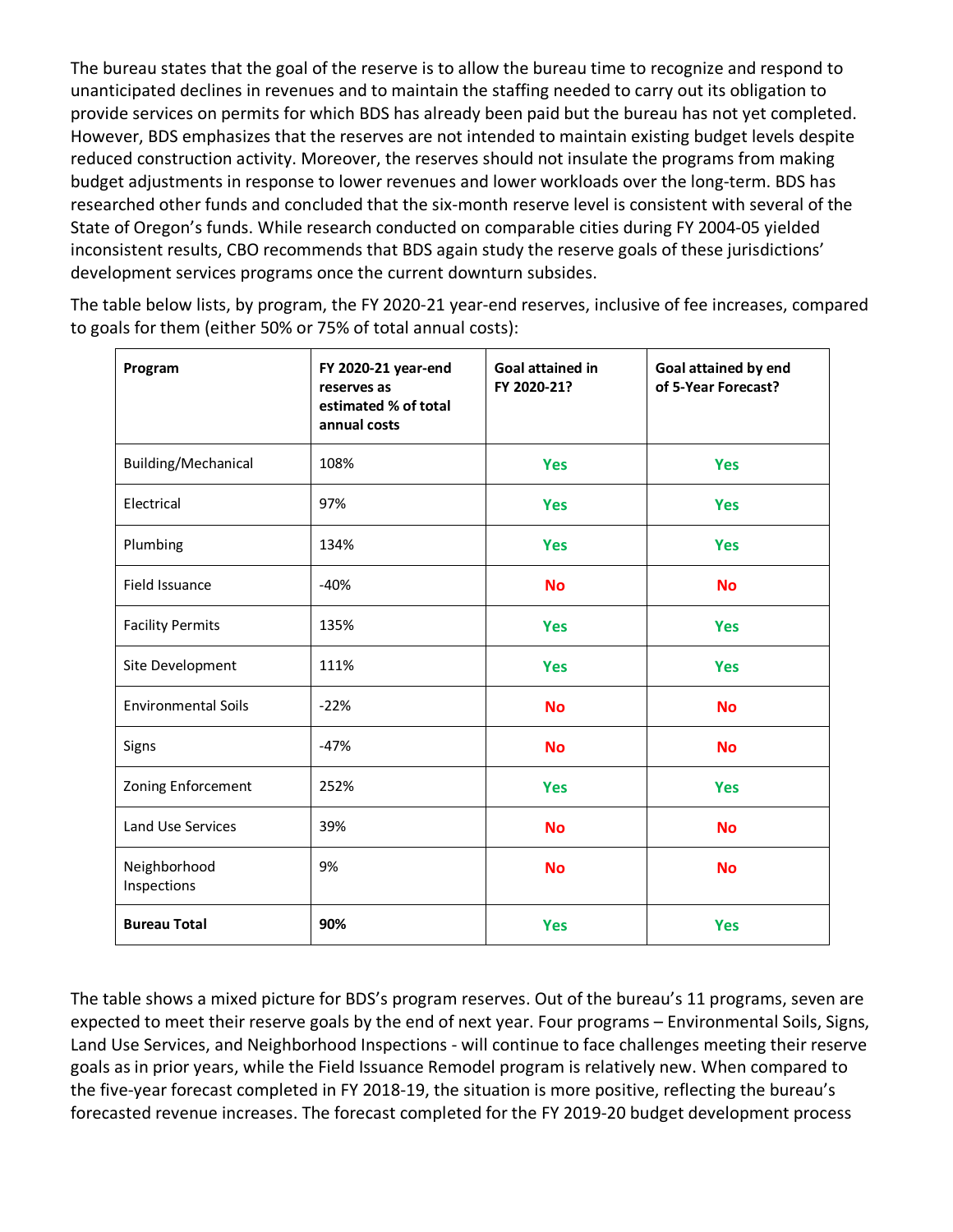indicated that seven programs would not reach their reserve goals by the end of the five-year period. In contrast, the current five-year forecast shows that five of the 11 programs will be below their reserve goals by the end of the forecast period.

It should be noted that while some programs may have negative reserves, the bureau has just one fund that all program expenditures are paid out of. Therefore, individual programs may operate with reserve deficits for a period of time while BDS takes measures to address both program revenues and expenditures to achieve fiscal stability. Bureau-wide, reserves stood at about \$86 million at the beginning of FY 2019-20. Although reserves for FY 2020-21 for the bureau are expected to be above the bureau goal, an overall drawdown on the cumulative reserves is projected through the Five-Year Forecast period and has already begun in FY 2018-19. Throughout this the five-year period, reserves for the bureau are projected to remain above the bureau's 50% minimum target each year. As a result of this forecast, the bureau plans to only fill half of the bureau's current vacancies over the five-year period, leaving 40.5 FTEs vacant at the end of the forecast period.

Overall, CBO notes that the current drawdown on reserves is consistent with BDS's plan for a downturn in development. The reserve levels *should* be below their established goals when the bureau is making reserve draws due of decreased development activity, as that is the purpose of the reserve. BDS has prudently built up the reserves for most of its programs since the Great Recession and is appropriately drawing down on them during the current downturn.

## **Neighborhood Inspections Funding Adequacy**

With the elimination of an ongoing General Fund allocation of almost \$1.1 million for the Land Use Services program during the FY 2017-18 budget development process, the Neighborhood Inspections program remains the bureau's only program receiving any General Fund resources. However, even with this subsidization of about \$1.0 million in General Fund resources each year, cost recovery in FY 2020-21 is expected to be at only 82%. Indeed, even with the higher cost recovery percentages in the outyears of the forecast, BDS projects the program's reserves to become negative by the end of FY 2021-22 and continuing to decrease to a low of -\$1.0 million by the end of the five-year period.

Neighborhood Inspections is supported from fees, charges for services, lien revenue, and General Fund resources. In FY 2009-10, the bureau established a proactive lien collection program that resulted in ongoing additional cash inflow to the program, enabling it to achieve full cost recovery that year after many years of operating at a deficit. In addition, the program has had to rely increasingly on fines, penalties, and liens. BDS notes that these revenues are unstable and are dependent upon the economy, complaints, and collection efforts. Most program activities also do not result in fines and penalties being assessed. And the bureau emphasizes that the program strives to bring violators into compliance with City codes during the early stages of complaints and investigations, with 80%-90% of violation cases gaining compliance prior to the assessment of penalty charges.

BDS believes that ongoing General Fund resources is an appropriate source of funding for Neighborhood Inspections because of the direct public benefit from this program. However, the bureau states that even with ongoing General Fund support, the program may not always be able to maintain cost recovery, and reserves are projected to drop significantly below the program's goal for them. As noted above, the program is projected to draw down on reserves for the entire Five-Year Forecast period, dropping below its 50% goal in FY 2019-20 and ending FY 2024-25 with a reserve balance of negative \$1.0 million. Fee increases of 5% are assumed in FY 2020-21 and the following four years of the forecast period. The 50% reserve goal for Neighborhood Inspections is intended to ensure the program's financial stability, but without further increasing fees or additional ongoing General Fund support, the program may not be able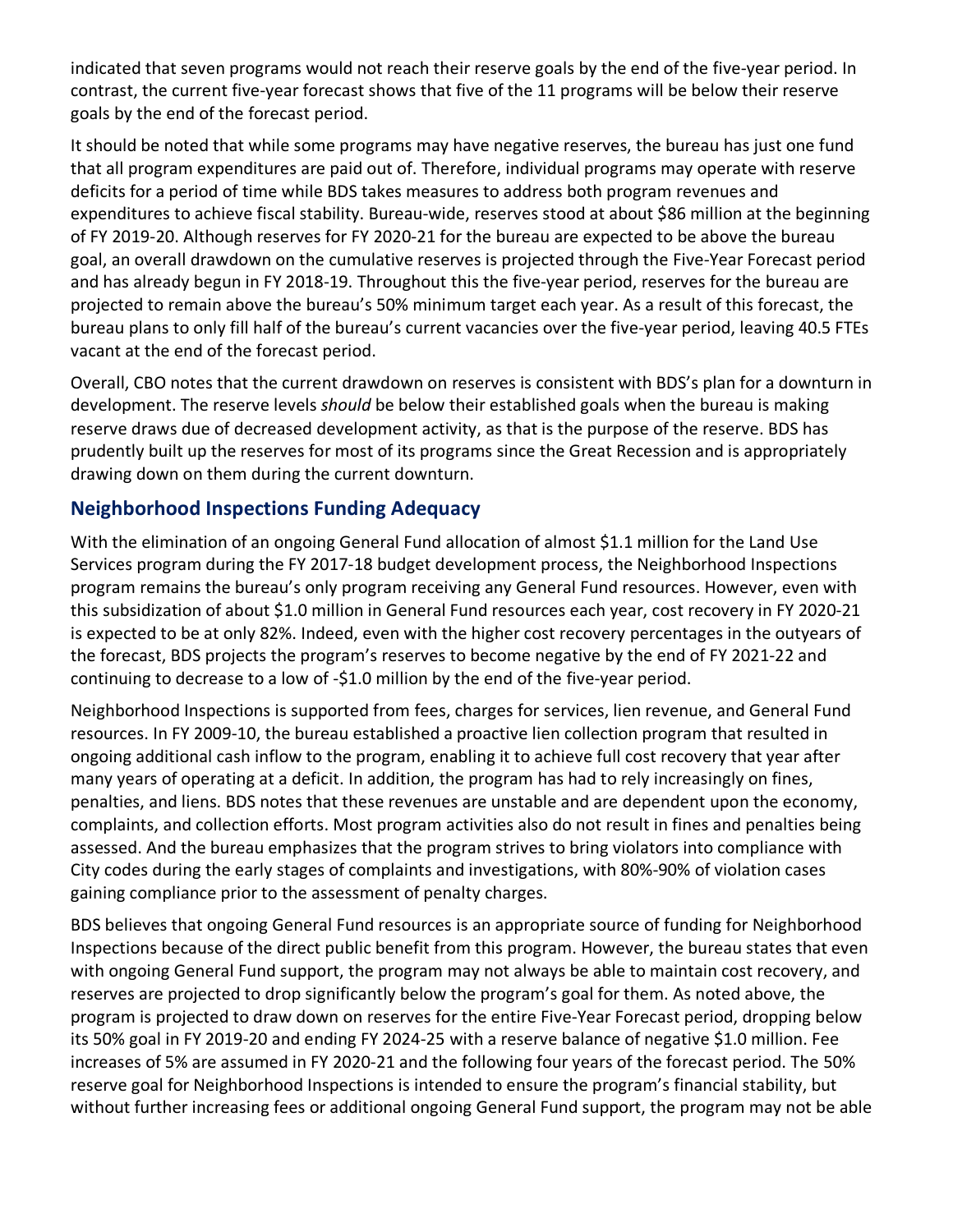to reach cost recovery and achieve stability.

Thus, CBO advises the bureau to closely monitor the financial adequacy of the program's revenues and reserves for at least the next five years, and as needed, highlight the expected service trade-offs to Council and develop additional mitigation strategies for Council's input. As noted earlier, the program can operate with a reserve deficit for a time while BDS takes measures to address both revenues and expenditures to achieve fiscal stability because the bureau has only one fund that all of its programs' expenditures are paid out of.



# The Neighborhood Inspections Program is expected to operate at a deficit over the next five

#### **Performance Measure Review**

Measures of workload related to development or construction activity show mostly minor increases, consistent with a stabilization of construction/development. Efficiency measures are also generally expected to stay the same. As a result of improvements in FY 2019-20, BDS's targets for three measures percentage of residential plans reviewed by all bureaus within scheduled end dates, percentage of commercial permit (new construction) first review done within 20 days of application intake, and percentage of Type II Land Use Reviews application completeness review done within 14 days of application intake – have been substantially raised from the FY 2019-20 target levels. However, two efficiency measures – percentage of pre-issuance checks completed within two working days of last review approval and percentage of building permits issued over the counter the same day as intake – have their targets declining from their FY 2019-20 targets, also in response to actual performance in the current year.